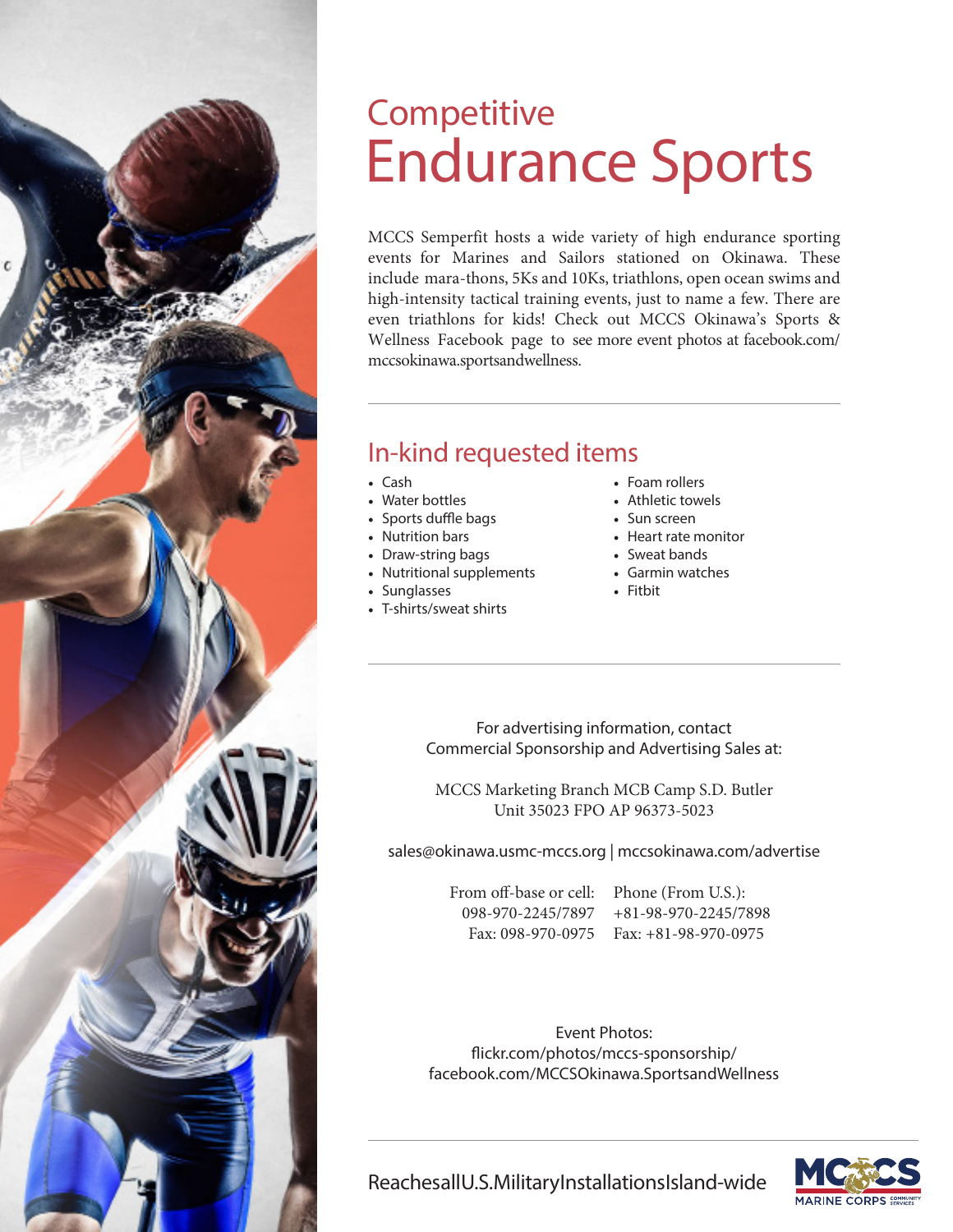# Kinser Bike Race

This event is a 44K Road Bike and 17.6K Mountain Bike Race set on a course on Camp Kinser. All participants receive a commemorative event t-shirt and awards are given to the 1st, 2nd, and 3rd place for both male and female categories in each race.

Date: February 24, 2019 Time: 8:00 a.m. Location: Camp Kinser

Participants: 200 Spectators: 150





### Lord of the Tengan Run 5K/10K

The Lord of the Tengan Run is Camp Courtney Athletics' premiere event and each year sees an increase in participation. The Lord of the Tengan is popular amongst both Japanese and American participants. All participants receive commemorative items after completion of the event. Overall male and female winners as well as the 1st, 2nd, and 3rd place in each age division receive awards and prizes.

Date: February 10, 2019 Time: 8:00 a.m. Location: Camp Courtney Participants: 200 Spectators: 150

## Warrior Challenge Schwab

Open to participants island-wide ages 15 and over, the Schwab Warrior Challenge is a test of stamina that consists of a 5k run through sand, hardtop and more. This event is held annually at Okinawa Marine Corps Camp Schwab. At the conclusion of the event, awards will be given to the top three male, female and team finishers. All participants will receive an event t-shirt. Schwab Warrior Challenge is a test of endurance and promotes camaraderie.

Date: March 23, 2019 Time: 8:00 a.m. Location: Schwab Powerdome Participants: 1,000

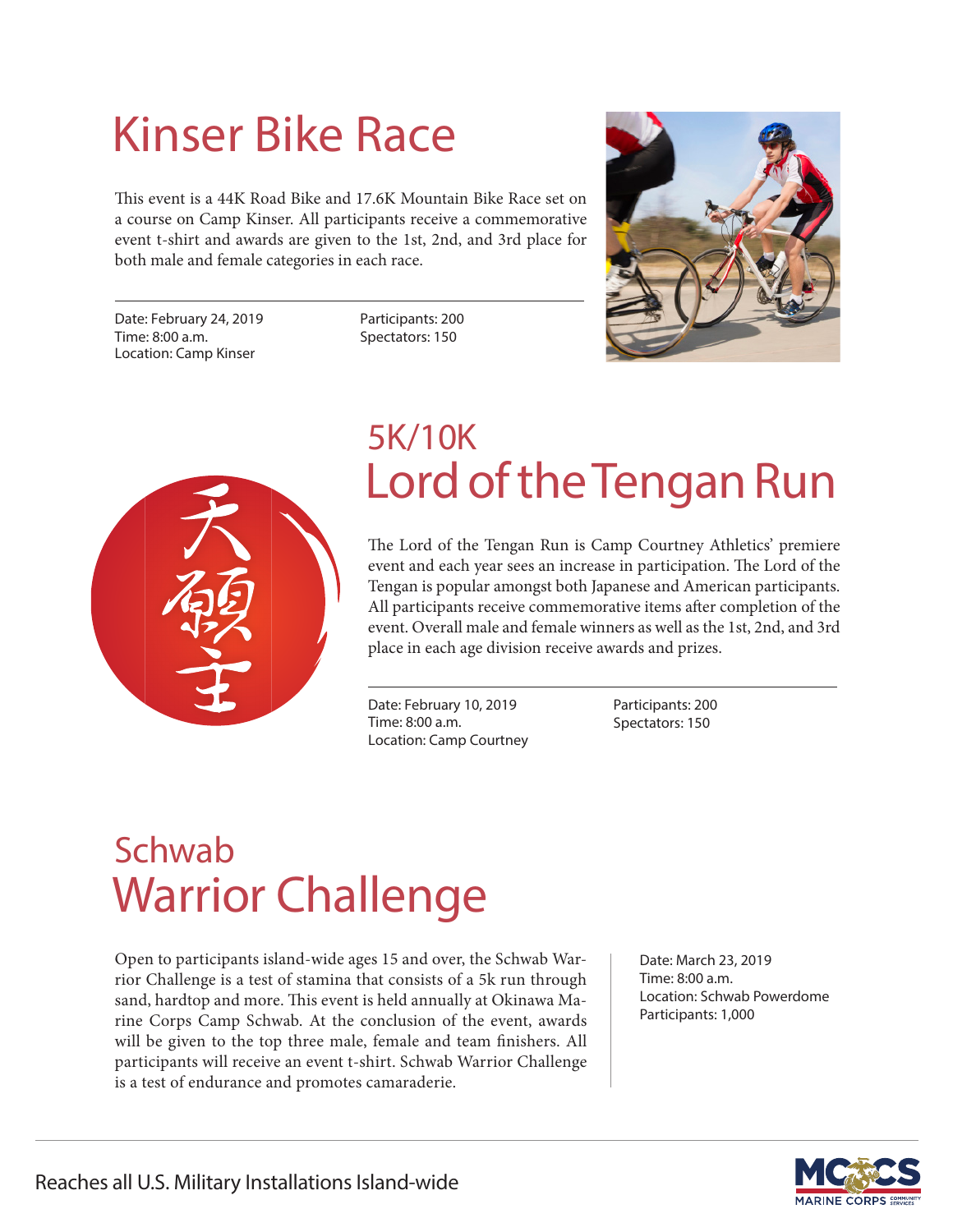## Kinser Triathlon Annual

The Annual Kinser Triathlon consists of a 5K run, 15K bike race and a 400M swim. Although there is a 200 participant limit for the event, maximum capacity is often achieved. All participants receive commemorative items and after completion of the event, an awards ceremony is held in which 1st, 2nd, and 3rd place in each age division receive awards and prizes.

Date: May 19, 2019 Time: 8:00 a.m. Location: Camp Kinser Participants: 200 Spectators: 150





#### POW/MIA Remembrance Run

The POW/MIA Remembrance Run is a 5k run open to military personnel and families. In Okinawa, we hold a resource fair following the event where we recognize POWs and those that are currently MIA. POW/MIA Recognition Day is observed annually across the United States on the third Friday of September. On this day, service members take time to pay homage to those who were POW or are still MIA. Since World War I, approximately 83,400 U.S. service members are still unaccounted for, and more than 150,000 Americans have been held as prisoners of war.

Date: September 6, 2019 Time: 8:00 a.m. Location: Camp Hansen

Participants: 1,000+ Spectators: 150